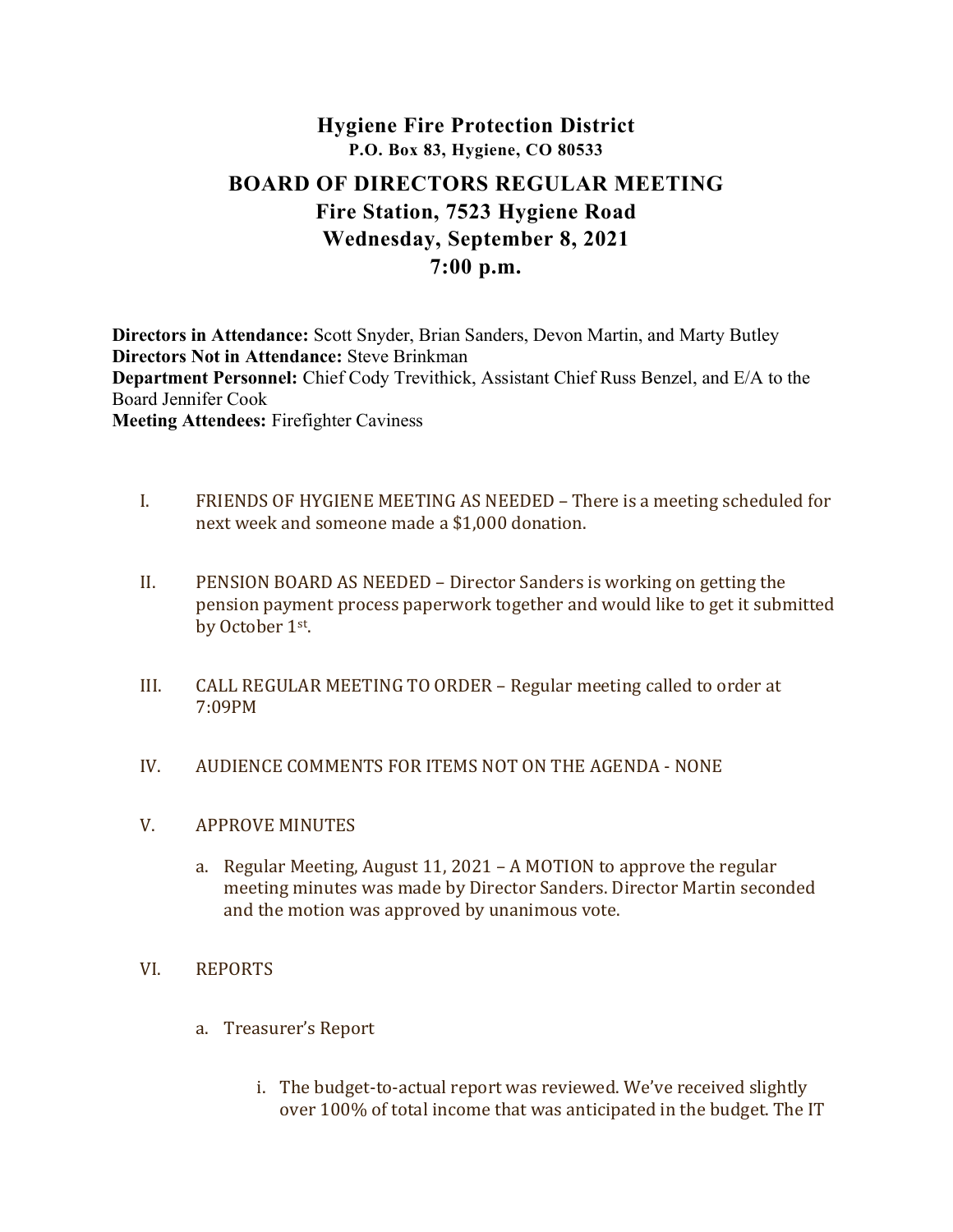& Communications (Software) account is already ~17% over the amount budgeted for the year due to high phone bills; Director Sanders will work with Chief Trevithick to confirm if this is accurate. Fire & Rescue Training is slightly high. We are 67% of the way through the year, but overall expenses are only 53%, so we are underbudget for this point in the year.

- 1. All cab and chassis expenses have been submitted and paid, and it ended up being only 82% of the total amount budgeted.
- 2. We've issued approximately \$30k in reimbursable expenses, and so far the federal government has reimbursed  $\sim$ \$15k back to the HFPD.
- ii. In December, Director Sanders like to plan how deployment income earned in the current year will be spent in the following year.
- iii. Director Sanders is trying to get pension contributions tied up by October 1st .
- iv. There were no additional questions from the CPA on the latest review of the 2020 financials, so we are now waiting on the first draft of the 2020 audit.
- b. Secretary's report
	- i. Dates and Deadlines
		- 1. Our annual contribution to the FF pension fund is due by September 30<sup>th</sup>.
		- 2. Chief Trevithick has ordered the steaks for the Steak Dinner and he will pick them up. Attendees need to bring their own plates, silverware/steak knives, and seasonings. Chief Trevithick posted a signup sheet for people to put their names down for side dishes. Each attendee is allowed to bring one guest.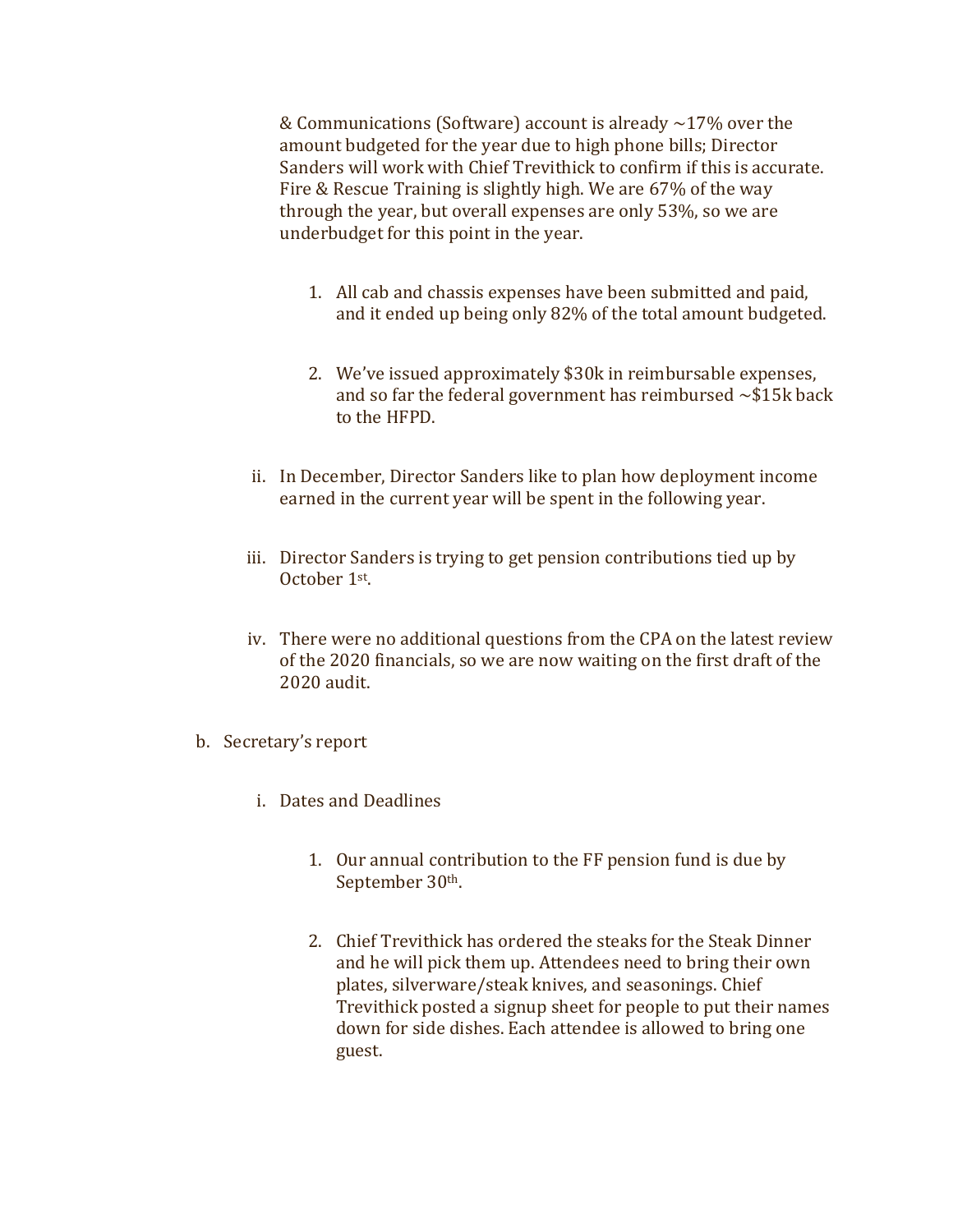- 3. We need to start planning the Christmas Party on December 3rd. As usual, the event is scheduled for the first Friday in December.
- c. Election Official
	- i. We've met all the Boulder County election deadlines so far. The TABOR statement is the next filing to be submitting, and is due  $\sim$ September 20th. Director Butley handed out a rough draft of the statement that he put together, and reviewed some of the numbers and sources that he used. Director Butley observed that there were some discrepancies between the projections from Brothers' Consultants, and those from Director Sanders' but, overall, they are fairly close. Since the projections were independently developed, getting similar results reinforces the foundational accuracy to make our mill levy request.
		- 1. The verbiage in the draft TABOR statement was discussed and the attendees made suggestions and observations. Director Butley will send his draft out as a Word Document, so that edits can be made and returned. Director Sanders will make it a Google Doc and Director Butley will aggregate the responses and repeat the process with the updated version.
			- Director Snyder suggested presenting the ISO ratings of neighboring Districts, along with their respective mill levies.
		- 2. Director Snyder suggested adding the four bulleted TABOR items to the elections page on the website. Director Sanders will do so and also send a link to the website verbiage so that the format and wording can be reviewed and modified as needed.
	- ii. Director Sanders put together three different webpages of election information and created QR codes for each one. He is also planning on adding a dedicated segment and link on the homepage of the website about the newsletter and the mill levy increase. We want to get the survey and newsletter election info out to as many District residents as possible.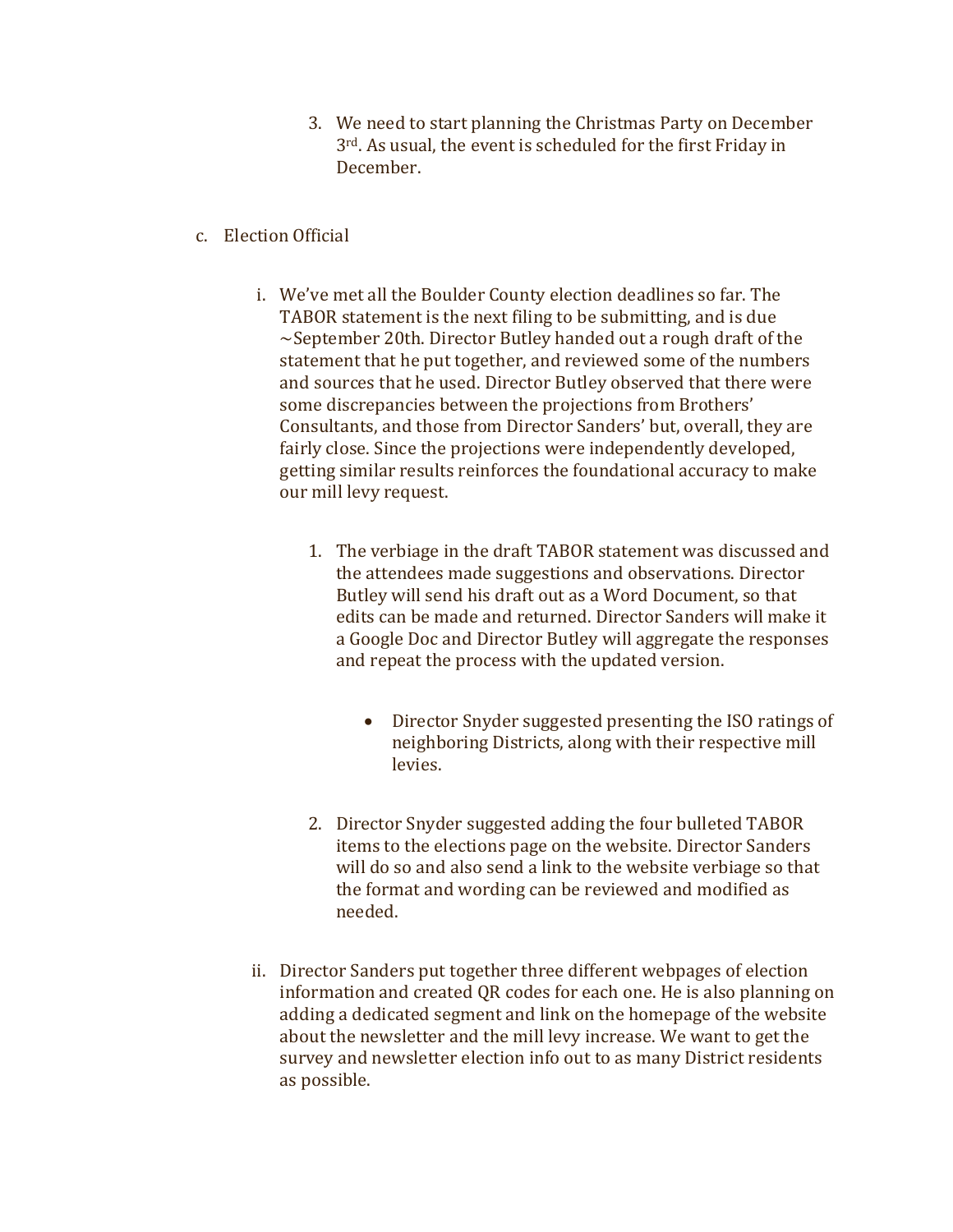- 1. There is still a webpage with 2020 election info that can be modified to show current detail and resources. Director Sanders would like the Board to make suggestion on the verbiage. Director Snyder noted that we have to be careful to present information neutrally and factually, and avoid incorporating opinions that may be seen as influencing the way that people vote. If the flyer that Director Martin created is neutral enough, it could be used to build the verbiage on the updated election page.
- iii. Tasks to be completed, as listed on the Income Planning spreadsheet
	- 1. Get TABOR language approved by lawyers
	- 2. Approve Resolution by the Board in favor of the mill levy
	- 3. Update election website information
	- 4. Post Mill Levy flier
	- 5. Develop Open House financial short sheet
- iv. The Board is concerned with making people aware of the issue, beyond just those who may look at our social media pages or website. Some of the suggestions included phone calls, signage, mailers, handouts, door-to-door visits, QR codes, and so on. The limitations of what the Board Members are legally allowed to do to promote/advertise the issue was also discussed.
- d. Chief's Report
	- i. Run Data
		- 1. August 2021: there were 21 calls, including 1 for Fire, 12 EMS, 3 motor vehicle accidents (MVA), and 2 Rescues. The average Dispatch-to-en-route times were ~2:13-minutes for HFPD, and  $\sim$ 2:04-minutes for AMR. Over 21 calls, the average en-route-toarrival time for HFPD was ~4:48 -minutes. Over 13 calls, the average en-route-to-arrival times for AMR was  $\sim$ 19:19.
		- 2. Activity in the same month a year ago: there were 30 calls in August 2020, with a greater number fire calls (14), the same number of MVA calls (3), and fewer EMS (10) and Rescue calls (1) in August last year. Hygiene's average dispatch-to-en-route times in August 2020 were longer  $(\sim 3:38)$  than this August, as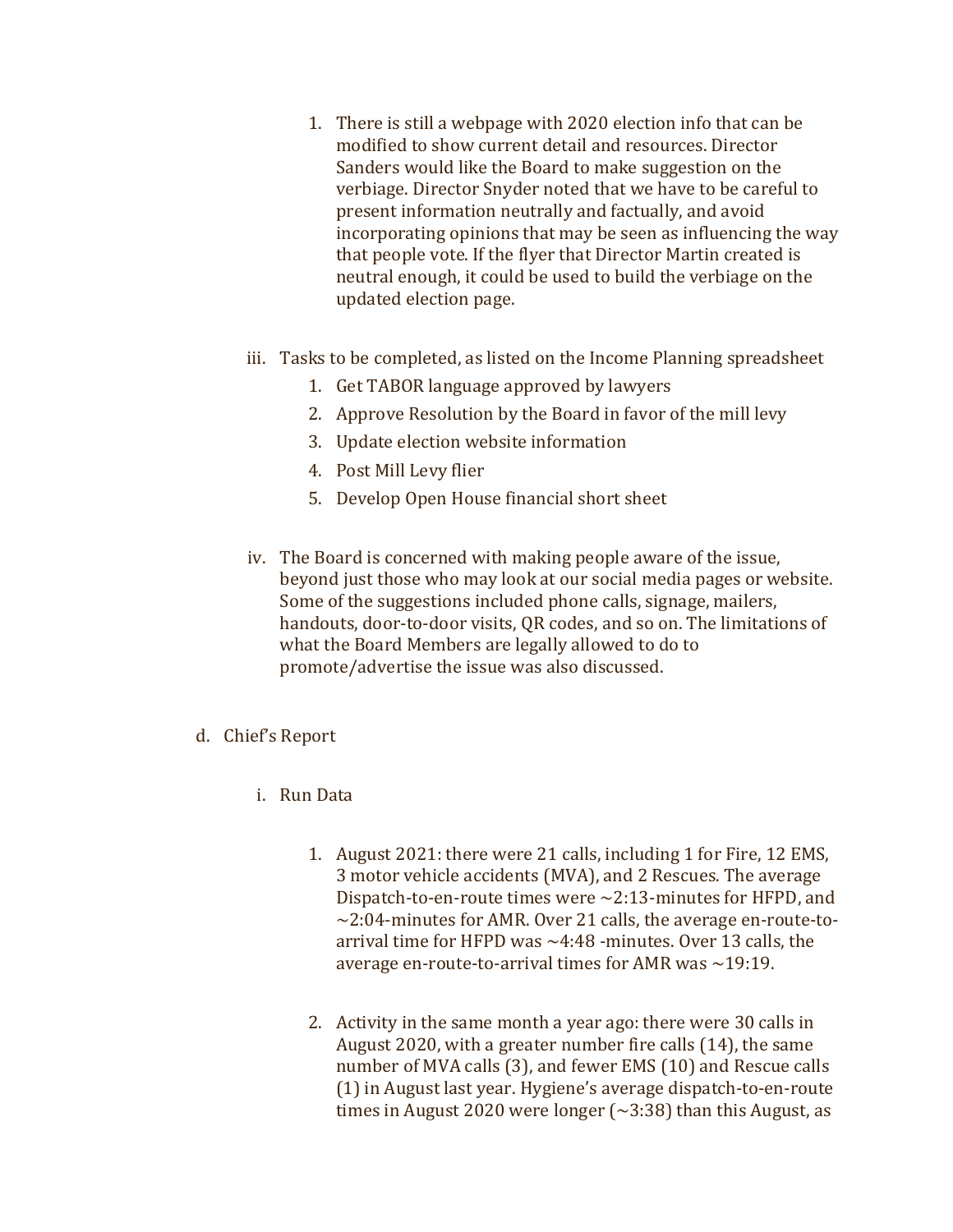was the en-route-to-arrival time  $({\sim}6:30)$ . AMR's average dispatch-to-en-route time in August 2020 was longer  $(-4.12)$ than this August, but their average en-route-to-arrival time was much shorter  $(\sim 9:07)$ .

- 3. Out of 13 calls in August, 6 were BLS and 7 ALS.
- 4. The average number of responders per call type in August 2021(Cancelled En-route, False Alarm, No Incident Found, and "Other" included in total, but not listed below):
	- $\bullet$  Fire calls 2
	- $\bullet$  EMS calls 5
	- $\bullet$  MVA calls  $-10$
	- Rescue calls  $-4$
	- Total calls 5
- 5. Year-to-Date: there have been 214 total calls, including 34 for Fire, 106 EMS, 31 Motor Vehicle Accidents, 10 Rescue, and 8 "Other." (Remaining calls were false alarm, cancelled en-route, etc.) For the year, the average number of responders on fire calls was 6. The average number of responders on EMS calls was 6. The average number of responders on MVA calls was 15. The average number of responders on Rescue calls was 6. The average number of responders on all calls was 7.
- 6. Major Incidents:
	- Motor Vehicle Accident (MVA) on 75<sup>th</sup> and Ute
		- i. A car attempted to turn in front of a semi but didn't make it. The passenger was pinned in the car and needed to be cut out. The driver of the semi was uninjured. The truck was on fire but it was quickly put out. Longmont and Lyons assisted.
			- 1. Assistant Chief Benzel is looking into why Longmont responded, since they should not have been automatically toned. They may have self-dispatched and sent a major accident response. It was good to have the help, but the impetus of their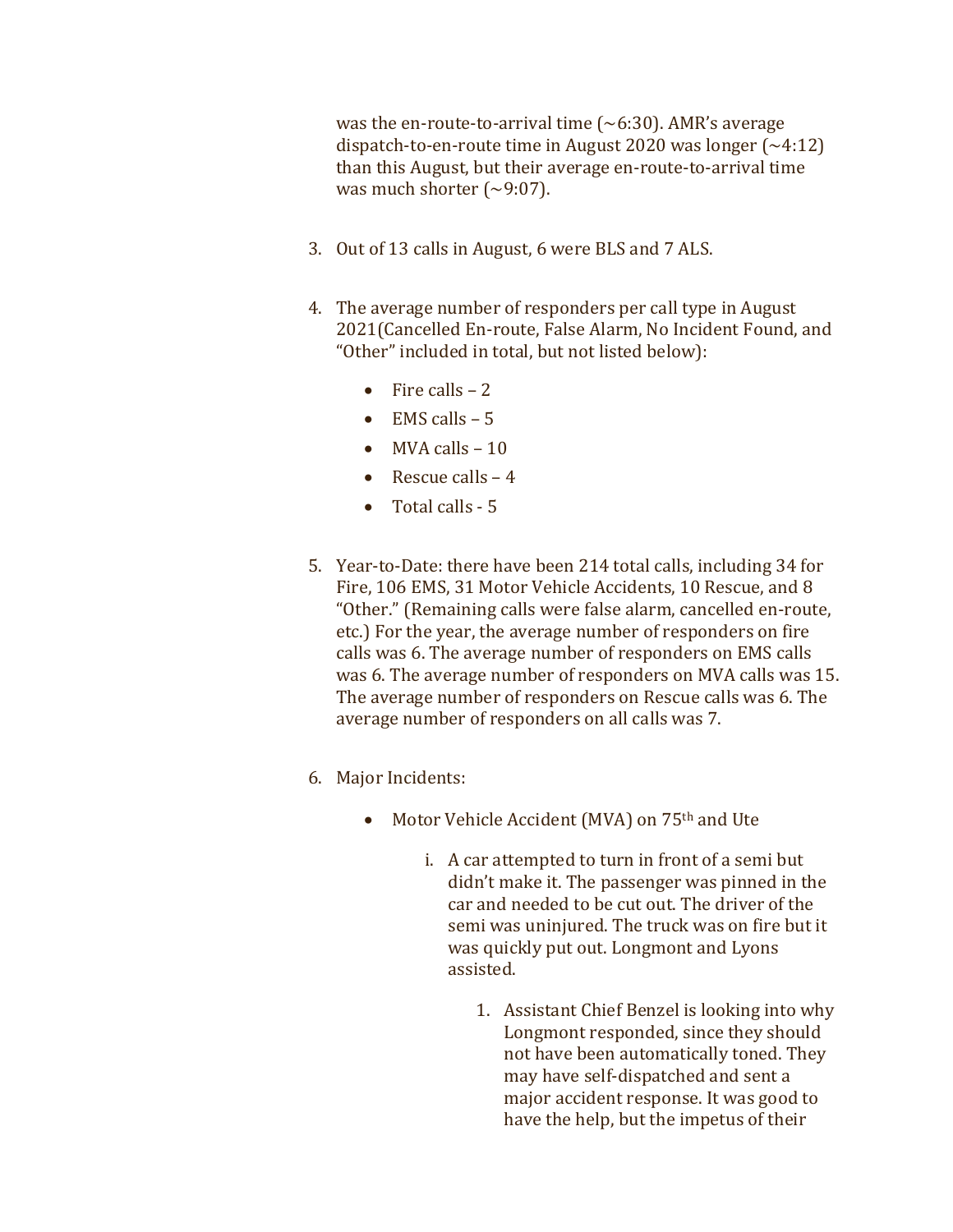response needs explanation. It resulted in two people from different Departments taking command, which caused a lot of confusion and overlap in directions and apparatus.

- ii. Water Rescue on McIntosh Lake
	- 1. 9 minutes from phone pick up at dispatch to Jet ski in the water heading to victims
	- 2. Slow dispatch-to-en-route time (4:04 minutes) due to hooking up jet ski to UTV.
	- 3. No victims were in water at time of contact with RP
	- 4. Overall, very quick response with only two people on shift
	- 5. HFPD, BES, Emergency Service, and AMR responded.
- ii. Shift Coverage Assistant Chief Benzel presented shift coverage numbers for August. Good coverage overall last month, with zero missed shifts. There was an average of 3 people on every shift, with a minimum of one person and maximum of four. There were 25 shifts (16 day shifts and 9 night shifts) that did not have the requisite two paid members – in addition to Shift Lieutenant – on shift; however, volunteers were often on shift along with the paid members. There were six shifts without a Shift Lieutenant (3 day shifts and 3 night shifts).
- iii. Deployments
	- 1. There have been seven deployments so far this year. Out of the seven, only one apparatus (2840) has gone out. The rest were single-resource deployments. Chief Trevithick has billed \$60k for the tender, and then between \$10k and \$20k for the others. We don't make much money for single resource deployments, but it's good money for the Firefighters, they get a lot of good experience, and it helps to get the Hygiene name out there. Chief Trevithick still has two deployments that he needs to bill for. Once done, he will update the deployment tracker.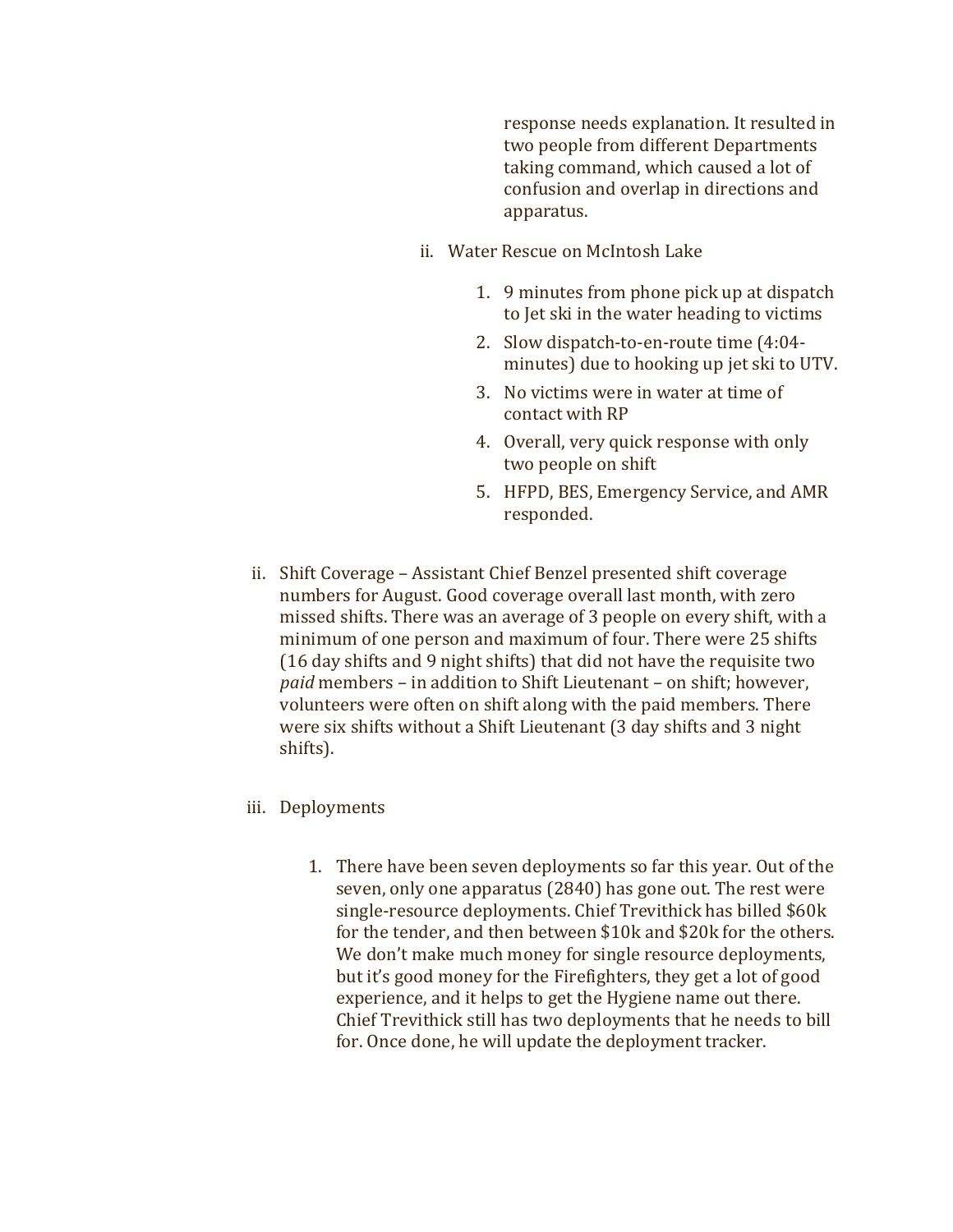- Deployment income is below what it was at this point last year. Chief Trevithick is hoping to send a member (who just returned) back out with an engine. There is also an Engine Boss from Lefthand that would like to deploy with one of our engines. She's taken an engine from Salida a number of times and is trying to alternate with Hygiene.
	- i. The main impediment to earning more deployment income for the Department is needing more Engine Bosses. One member is close to being certified, but it would be great to have more people with that qualification.
- 2840 was out for 21 days and made \$38k. It needed some repairs when it came back but Chief Trevithick is hoping to get it fixed and sent out again.
- iv. Grant Update We're still in the process of establishing quantity and equipment needs from all the participating Districts in the SCBA grant. Chief Trevithick is planning to follow up with David to make sure that all the participating Departments get the spreadsheet to input their needs.
- v. Green house lease Chief Trevithick sent the lease out to the Board Members for review. It shows the new, higher monthly rent and a couple other small changes, otherwise it's essentially the same as the previous lease.
	- 1. Once the Board approves and signs the new lease, Chief Trevithick will follow up with the landlord.
- vi. Other Issues & Opportunities
	- 1. Auto Aid Agreement Chief Trevithick and Assistant Chief Benzel have been working on clarifying auto aid agreements with Lyons and Lefthand regarding: wildfires, structure fires, major MVAs, air accidents and water rescues. They handed out what they think is pretty close to the final draft, which basically details what each Department has already been doing for each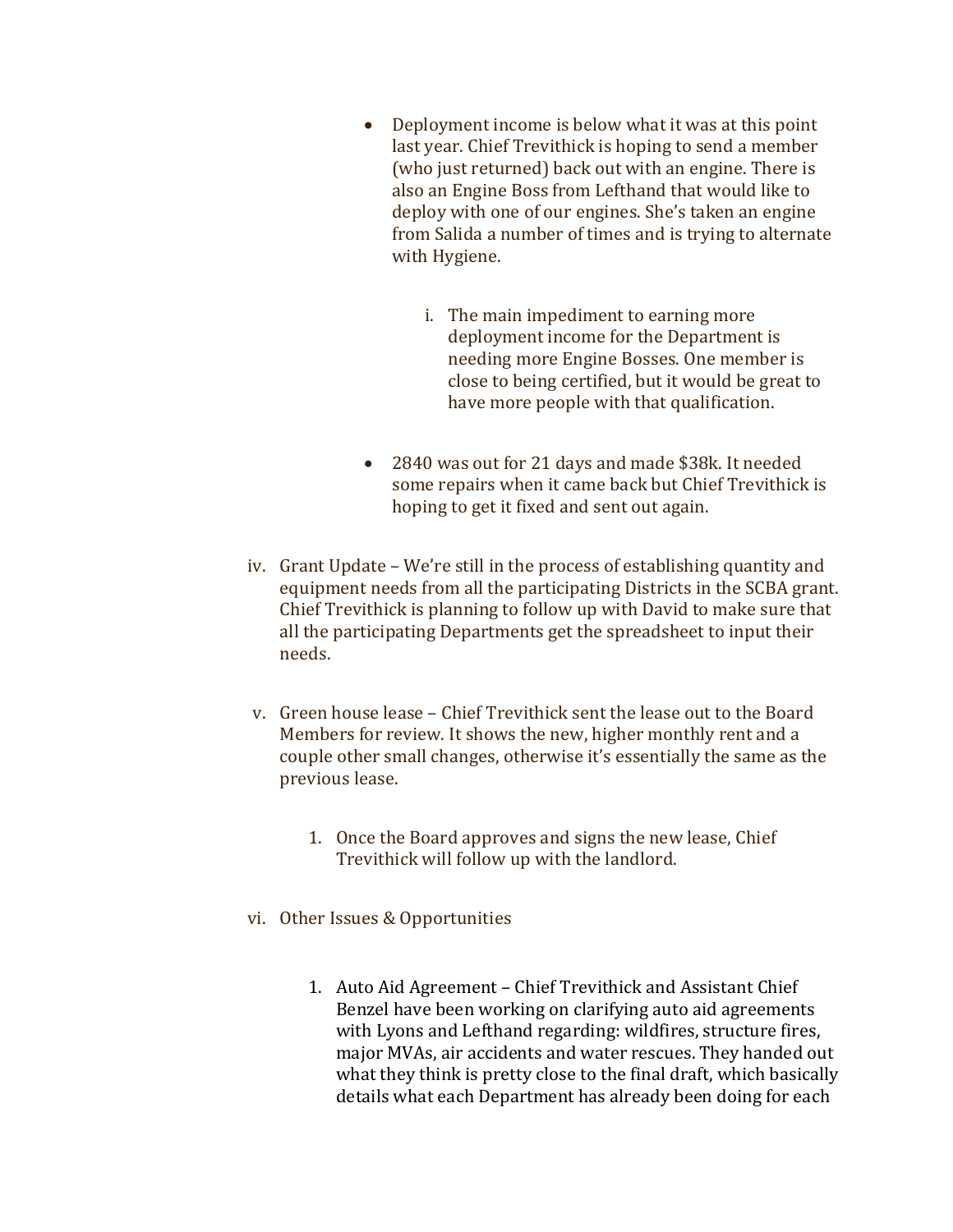other. The new agreements have been signed by the respective Department Chiefs, and void any previous agreements.

- This benefits the citizens of each District, and gives the Firefighters more experience because they will have enhanced opportunities to respond to calls outside of their own Districts.
- Other, neighboring Fire Districts have expressed interest in setting up similar agreements. If more Departments can align their processes, training, and equipment, it will streamline response when coordinating with other Districts, and overall operations will be more efficient.
- 2. Assistant Chief Benzel offered thank to Director Butley for hosting the get-together last month. He also expressed appreciation to the Board Members who attended the event.

## VII. OLD BUSINESS

- a. Hygiene/Lyons Report, September 16, 7:30PM, Lyons Station 1 This is an official meeting and public notices have been posted. My Brothers Consultants will present the financial analysis that they put together, comparing the two Departments' differences, similarities, and long-term viability. Chief Trevithick is working and will not be able to come but most of the Board Members will attend. Director Snyder will contact Director Brinkman to see if he can participate.
- b. Steak Dinner Friday, September 17th Discussed in Secretary's Report (VI, b, i, 2)
- c. Open House at the Fire Station in October

## VIII. NEW BUSINESS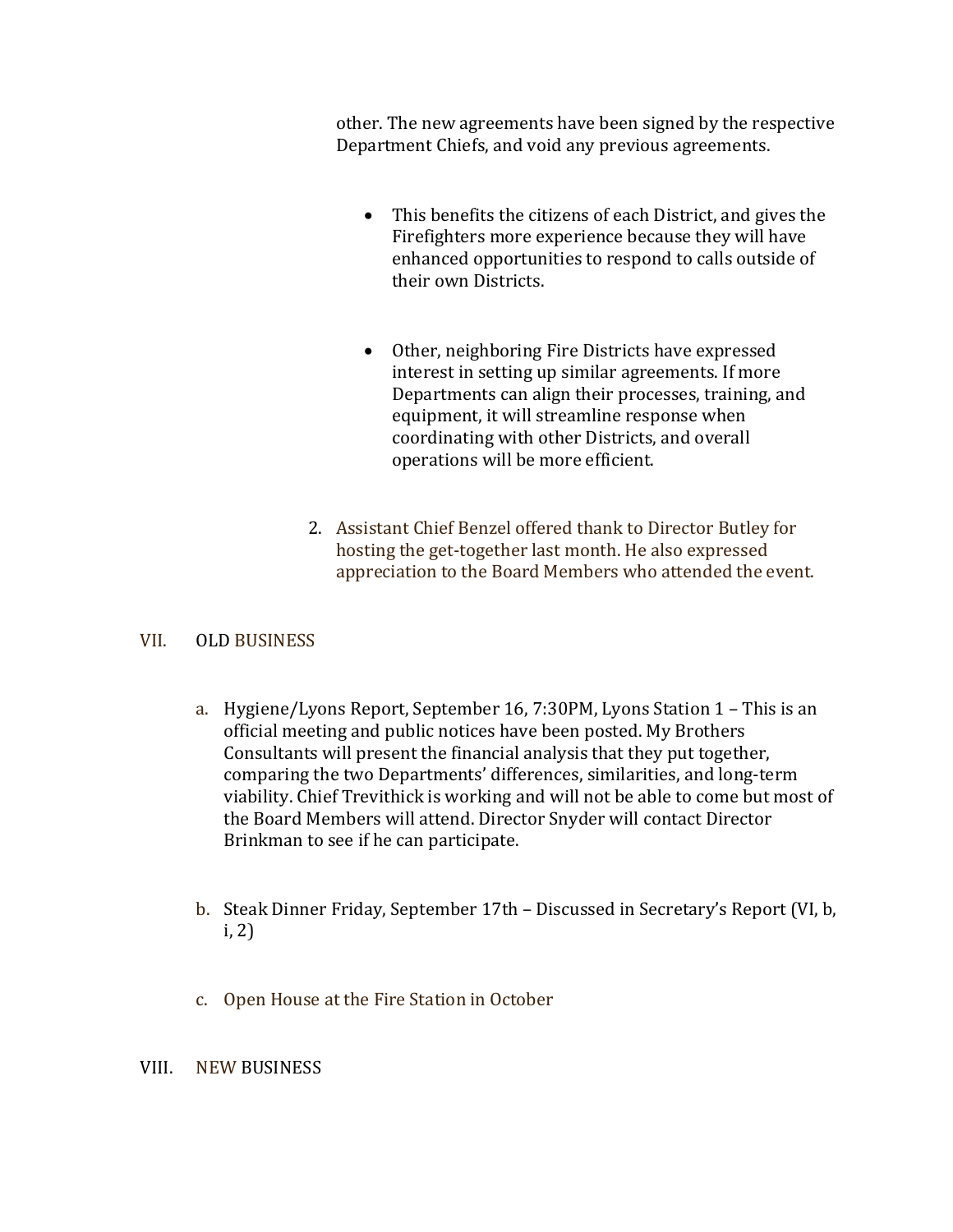- a. CDOT is shutting down Highway 7, between Lyons and Highway 72, for flood repair, starting September 20th, 2021. It will not reopen until sometime in the Fall of 2022. Traffic will only be allowed through for a couple of hours, twice per day. Jen lives in Allenspark and would need to detour around the closure for each monthly Board Meeting. To avoid extending an already lengthy commute, she asked if there was some way to continue doing the meeting minutes, without attending the meeting, until the Highway 7 repairs are complete. The Board approved finding an alternative way for Jen to "attend" the meeting and a few suggestions were proposed. Director Sanders suggested that he and Jen coordinate to figure out the best solution, prior to the October meeting.
- b. Director Sanders reported that the Boulder County Commissioner is hosting a virtual town hall at 5:30PM tomorrow night, to discuss American Rescue Plan Act (ARPA) State and Local relief funds. He wondered if there was an opportunity to get the HFPD's priorities heard at that meeting; are there ways that we're missing out on getting our needs recognized by Boulder County because we're a small District? According to a newspaper article, Boulder County is looking to use this meeting to get needs prioritized.
	- i. Director Martin volunteered to attend virtually on behalf of the Board. Director Sanders will send the link to all Board Members in case anyone else wants to attend.

### IX. AGENDA NEXT MONTH

- a. Work Session NONE
- b. Regular Meeting Before the next meeting, Board Members will:
	- i. Put together a resolution supporting the referendum
	- ii. Look at the new green house lease
	- iii. Refine TABOR language by the end of the week
	- iv. Start developing the Elections webpage
- X. ADJOURNMENT A MOTION to adjourn the meeting was made by Director Sanders. Director Martin seconded and the meeting was adjourned at 9:41 PM.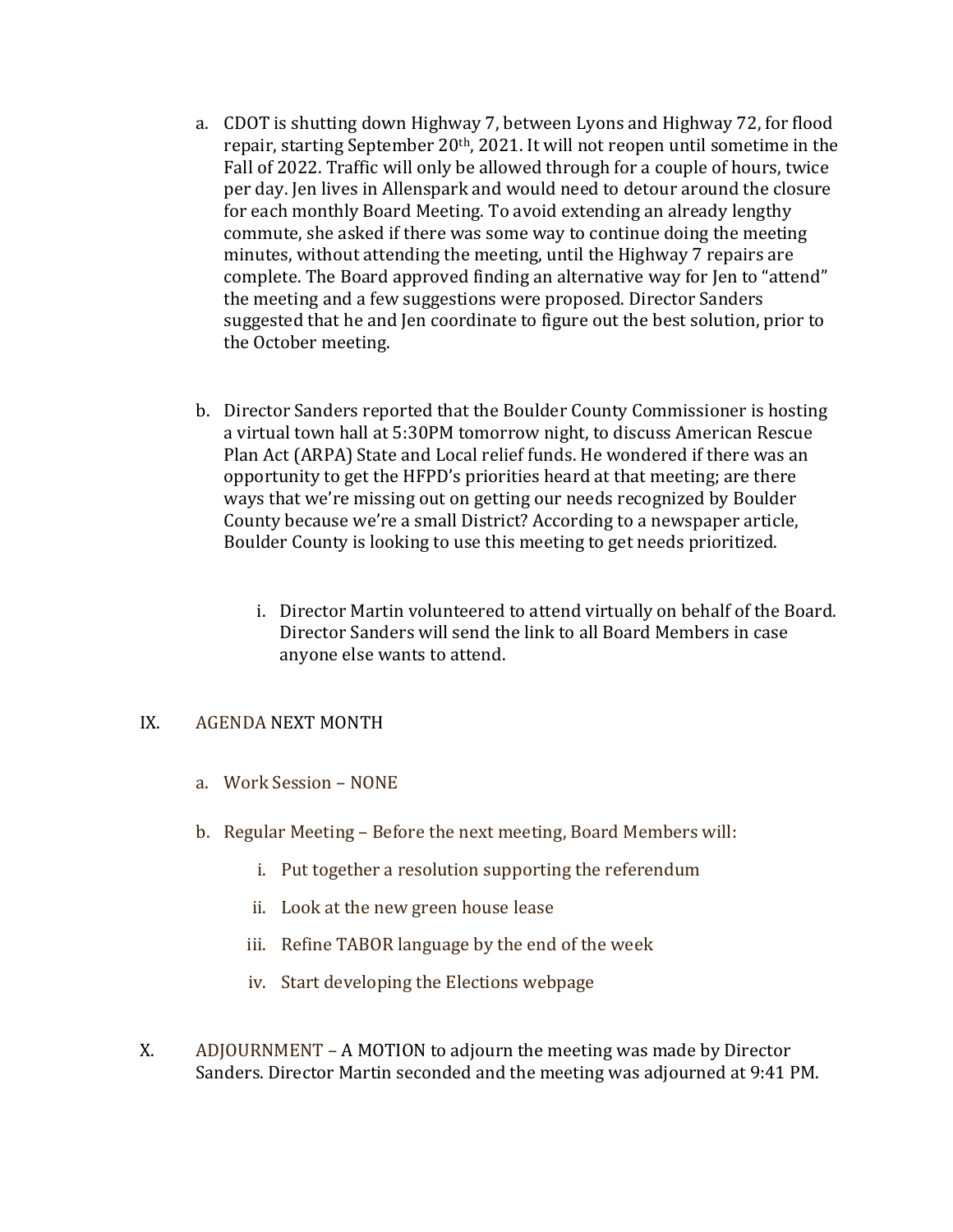### Motion/Resolution Summary:

- MOTION to approve the regular meeting minutes with all Board-approved corrections
- MOTION to adjourn the meeting

# ACTION ITEMS:

## Chief Trevithick

- Follow up with David to make sure that all the Departments participating in the grant get the spreadsheet to input their needs

Assistant Chief Benzel – NONE

Pension Board Chair Bashor – NONE

Department Officers – NONE

All Board AND Department Members – Continue "selling" the idea of a mill levy increase to the public

#### All Board Members

- Put together a resolution supporting the referendum
- Look at the new green house lease
- Refine TABOR language by the end of the week
- Start developing the Elections webpage

#### Director Snyder

- Contact Director Brinkman to see if he can participate in the Lyons/Hygiene meeting on September 16th

Director Brinkman – NONE